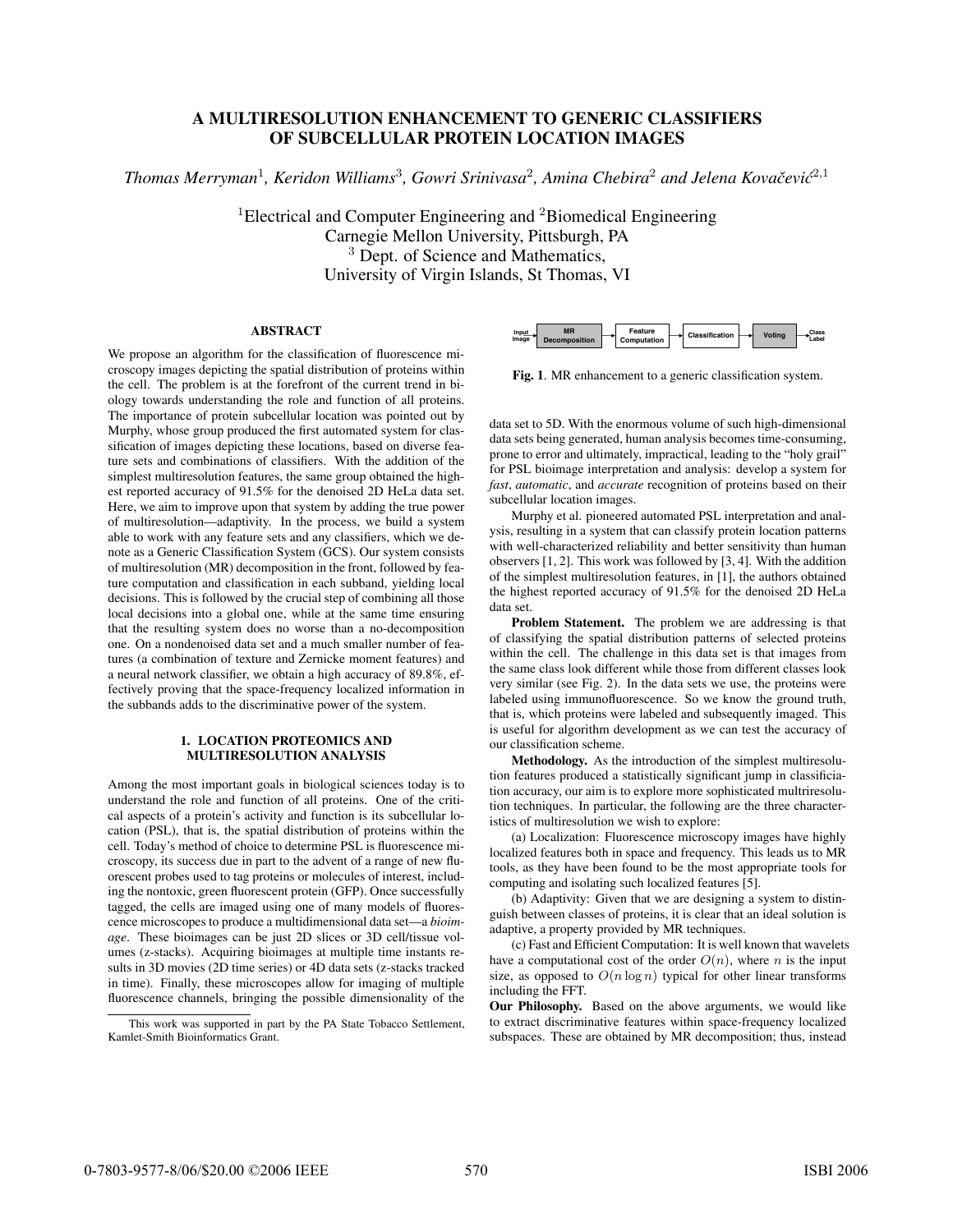

**Fig. 2**. (a) Intra-class variation: The three images show the spatial distribution of Tubulin within a cell. (b) Interclass similarity: The first image shows the spatial distribution of Giantin and the second image shows the spatial distribution of Gpp130. Both are Golgi-proteins.

of adding MR features as in [1], we compute features in the MRdecomposed subspaces. Thus, our system is a generic system with an MR decomposition block in front (see Fig. 1), so there is feature computation and classification in each of the subspaces. These are combined through a weighting process.

### **2. BACKGROUND AND PREVIOUS WORK**

**Automated System for Location Classification.** The heart of the previously-developed system is a set of numerical features—termed Subcellular Location Features (SLF)—to describe the spatial distribution of proteins (protein location patterns) in each cell image. The SLFs are drawn from various categories of image analysis methods, including texture analysis, decomposition methods, and morphological image processing. In [1], the previous system was enhanced with the simplest, off-the-shelf, multiresolution (MR) features—wavelet and Gabor. From this feature set, a discriminating subset (SLF15) was chosen using stepwise discriminant analysis. The results were very encouraging: With a mixture of expert classifiers, this set can produce an average accuracy of 91.5% on single-cell images. This is compared to the previous best result of 89.4%, a statistically significant jump. This improved performance with the addition of the simplest, standard MR features, was the impetus behind our hypothesis that adding the true power of MR— adaptivity, should result in improved performance.

**MR Techniques.** We argued in Section 1 that the nature of our data sets requires tools which offer localization in space and frequency as well as adaptivity, and we further argued that those tools are MR in nature. MR transforms are many; we now give a brief overview. The basic idea behind MR is that we can look at a signal at different scales or resolutions and at different points in time. This should give us information about hidden structures in the signal, with a particular behavior across scales.

The main building block of any MR transform is a *filter bank* [6]; it is a device that splits the signal into *subbands*, where each subband contains one part of the signal's spectrum. In Fig. 3, a 2D filter bank is given. On both rows and columns, the signal is filtered, followed by downsampling (discarding every other sample, allowed because there is filtering beforehand). In the simplest case, this produces 4 subbands; one extracting lowpass information in both directions, one extracting highpass information in both direction and the remaining two extracting lowpass information in one direction and the highpass information in the other.

Adaptivity of MR transforms manifests itself differently; many popular transforms are subsumed in this scenario, such as: (a) Growing a full tree to  $L$  levels with filters the same length as the downsampling factor yields the Discrete Fourier Transform (DFT) of size  $2^L$ . (b) Growing a full tree to L levels but allowing the filters to be longer, leads to the Short-Time Fourier Transform, or, the Gabor Transform. (c) Growing the tree only on the lowpass branch to

| Average Accuracy [%] |               |         |                |  |  |  |  |  |  |
|----------------------|---------------|---------|----------------|--|--|--|--|--|--|
|                      | Morphological | Texture | Morhphological |  |  |  |  |  |  |
|                      | only          | only    | and Texture    |  |  |  |  |  |  |
| No MR                | 53.6          | 71.8    | 69.4           |  |  |  |  |  |  |
| MR                   | 68.9          | 82.2    | 80.2           |  |  |  |  |  |  |

**Table 1**. The average accuracy per class from [8]. If no multiresolution is used, the texture features outperform morphological, and together they achieve the accuracy of 69.4%, lower than texture features only. Adding MR improves the accuracy for each set and yields the accuracy for the combined features of 80.2%, lower then for texture features only.

 $L$  levels leads to the Discrete Wavelet Transform (DWT) of  $L$  levels. (d) Growing an arbitrary tree leads to Wavelet Packets (WP). (e) Splitting the signal into more than two channels, allowing filters in the above transforms to be orthogonal and/or linear phase, etc., leads to even more degrees of freedom.

The wavelet packets mentioned above [7], adapt themselves to the signal at hand. However, this is possible only if a suitable cost function is available. Given that we had no natural cost function available, we decided to first test whether the space-frequency adaptivity offered by the MR transform help, and, if it does, embark on the search for a suitable cost function.

**Adaptive MR Maximum-Likelihood Classifier.** Our first step was the algorithm developed in [8]; we summarize it here briefly. We started with a simple classification system consisting of Haralick texture feature computation followed by a maximum-likelihood classifier, and demonstrated that, by adding an MR block in front, we are able to raise the average classification accuracy by roughly 10% (see Table 1). This fits within our generic framework as in Fig. 1, where the feature computation block uses Haralick texture features and the classification block is maximum likelihood. We concluded that selecting features in MR subspaces allows us to custom-build discriminative feature sets for fluorescence microscopy images of protein subcellular locations. We then added morphological features and found that, while MR increases accuracy considerably in all cases, our classifier is probably not powerful enough as combining morphological and texture features did not raise the accuracy, and even lowered it by 2%. Our aim is to improve upon this result.

#### **3. PROPOSED ALGORITHM**

As we just discussed, although in [8] we demonstrated the power of adaptive MR techniques, problems still remain, mostly due to the classifier we used (maximum likelihood). The algorithm adjusts the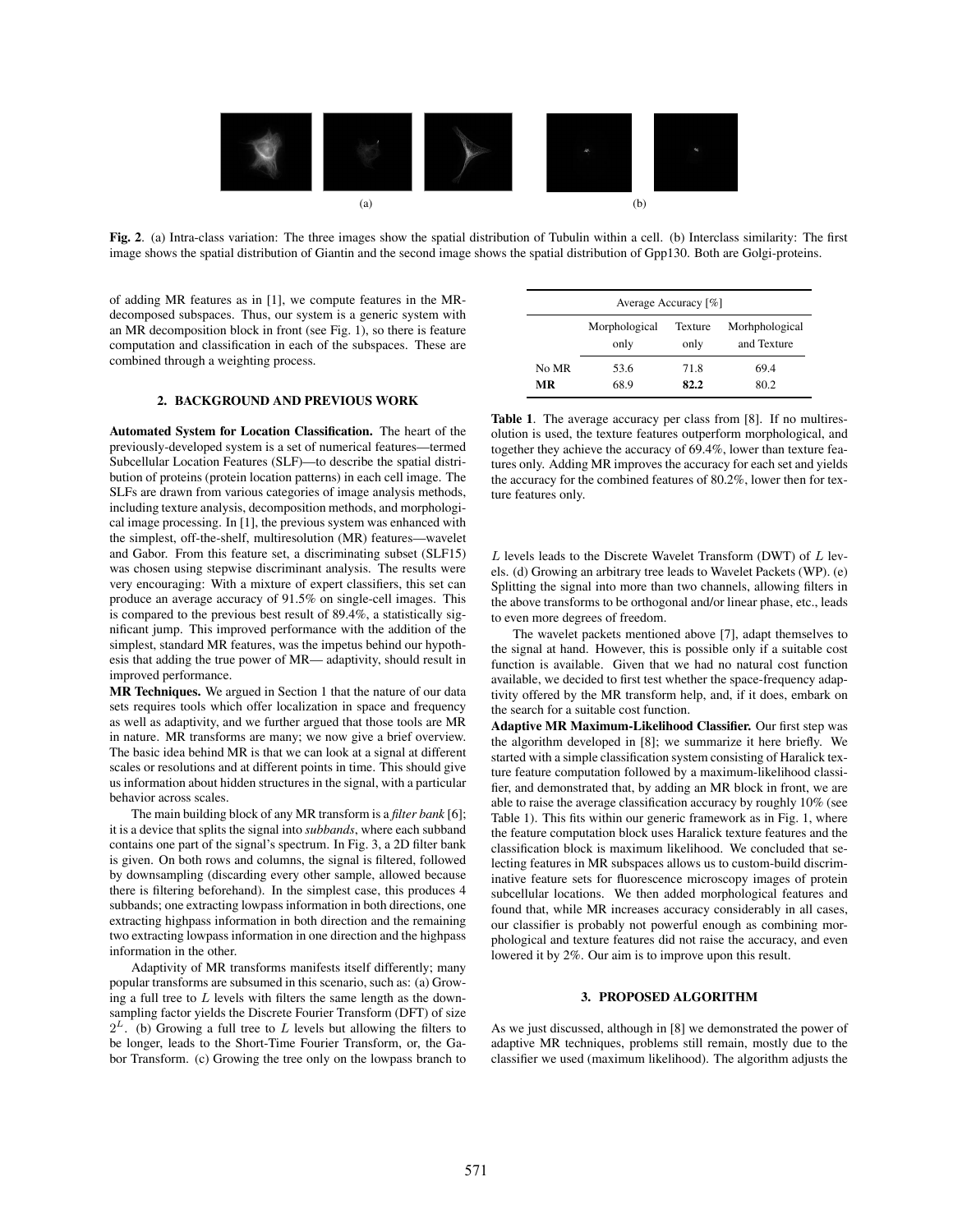

**Fig. 3**. (a) An image of Actin. (b) Two channel analysis filter bank for 2D signals. The filter h is a highpass filter and q is a lowpass filter. (c) A 2-level MR filter bank decomposition of Actin. The upper left image is the coarse representation. The other images are the detailed representations.

weights trying to maximize the overall classification accuracy; however, the previous best is not kept. We want to try to rectify that. Moreover, we would like to incorporate MR techniques to enhance a generic classifier. We define a generic classifier as one that takes as input a vector of features, and outputs a decision vector that matches the length of the number of classes.

There is no reason why our approach in [8] would not work if we viewed each of the subbands as an individual classification branch and applied a generic classifier to it. This would enable us to come up with individual classification decisions at each particular subband. What we propose to do is consolidate all of the decomposed subband decisions into one decision we believe will be of higher accuracy than each of the individual decisions. We aim to achieve this result by using an adaptive weighting algorithm.

Fig. 4 shows a graphical representation of the process of concatenating all of the subband decisions into one. We use weights at each subband to weigh the importance that a particular subband has on the overall decision made by the classification system. If the weights are chosen such that the no decomposition weight is equal to 1, and all other weights are 0, we will achieve the same output vector as we will without the adaptive MR system in place. With this information, we know that there is a weight combination that will do at least as well as the generic classifier. Our goal is to decide how to find the weight vector that achieves the highest overall classification accuracy to the data set. The algorithms for both the training and the testing phases are given in Algorithms 1 and 2.

## **4. EXPERIMENTAL RESULTS**

**Data Sets.** We used the 2D HeLa collection of cervical cancer cells



**Fig. 4**. MR enhancement to generic classifiers. The image is first decomposed using a level-L filter bank. Classification is ran on each of the subbands leading to a probability vector which are then weighed and combined to give a final probability vector.

**Algorithm 1 [Training Phase]** Input: D (local decision vectors). Output: W (weight vector).

# **TrainingPhase**(D)

```
initialize w_{1,s} to classification accuracy of subband (D_s)initialize w_{2,s} to emphasize the 0th subband
initialize w_{3,s} to positive random entries
for all weight vectors, a = 1 to 3 do
   normalize w_a, initialize counter, c = 0compute classification accuracy with w_a and store in p_awhile c < maxEpochs do
      increment counter, c = c + 1for all images, n = 1 to N do
         set d = the image is classified correctly with w_aif d is incorrect then
            for all subbands, s = 0 to S - 1 do
               set t = subband classified correctly
               if t is correct then
                  w_{a,s} = w_{a,s} \cdot (1+\epsilon)else
                  w_{a,s} = w_{a,s} \cdot (1-\epsilon)end if
            end for
         end if
      end for
      compute classification accuracy with w_a and store in p_a^{new}if p_a^{new} > p_a then
         set p_a = p_a^{new}, save w_a as w_a^{best}, reset counter, c = 0end if
   end while
end for
set W to the w_a^{best} with the greatest p_areturn W
```
**Algorithm 2 [Testing Phase]** Input: D (local decision vectors), W(weight vector). Output:  $G$  (global decision vector),  $A$  (classification accuracy).

**TestingPhase**(D, W) set  $G = \sum_{s=0}^{S-1} D_s \cdot W_s$ <br>set A equal to the classif set A equal to the classification accuracy of G **return** G and A

with 50 single-cell images of size  $512 \times 512$ , in each class, courtesy of the MurphyLab [9]. There were 10 classes of subcellular location patterns obtained by marking the endoplasmic reticular protein, Giantin and Gpp130, two golgi proteins, a lysosomal protein, a mitochondrial protein, Nucleolin (nucleolar protein) Actin, Tfr (endoso